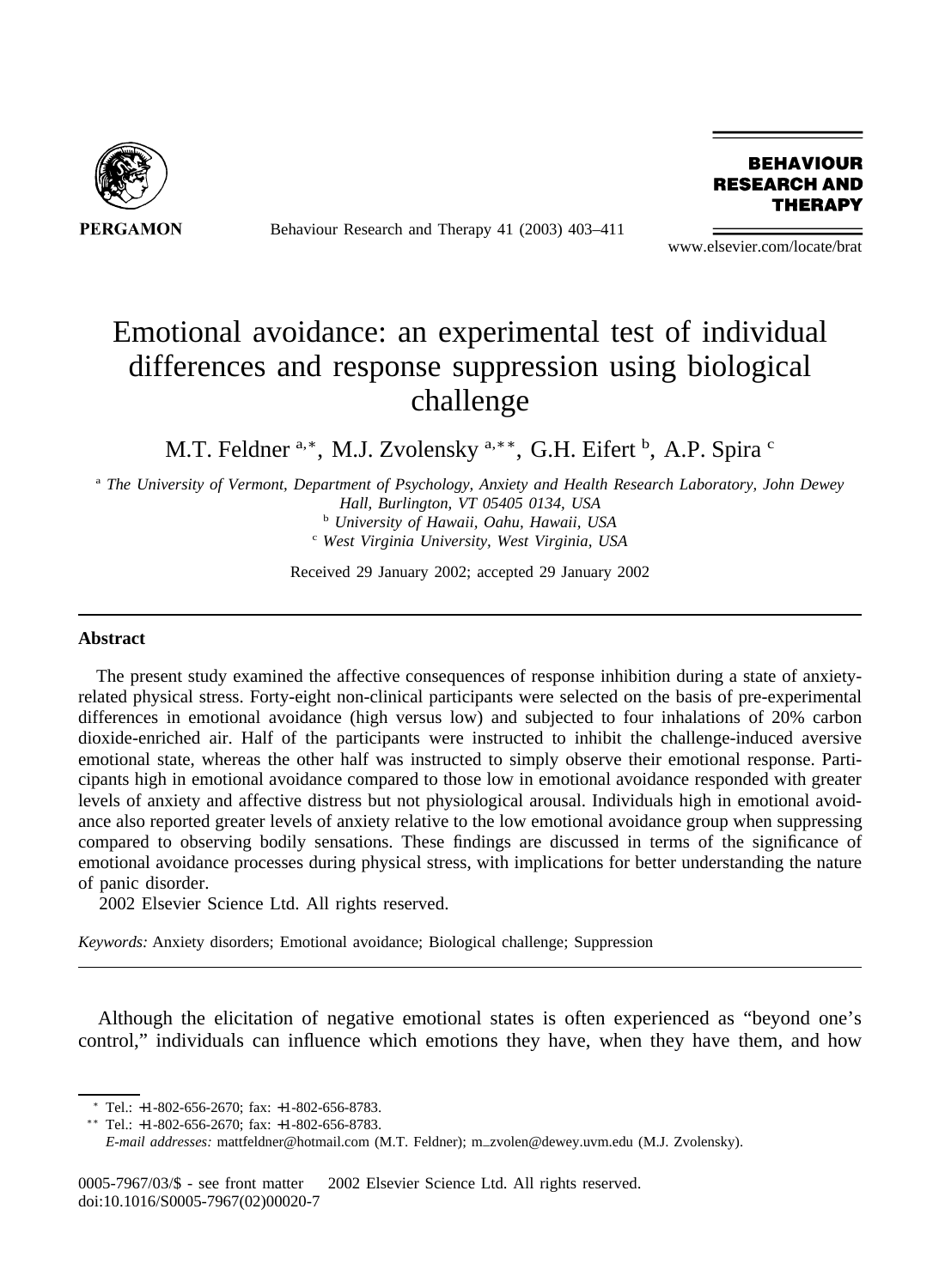these emotions are experienced or expressed (Richards & Gross, 2000). Emotional avoidance has been suggested to be a fundamental emotion regulation process relevant to panic and other anxiety disorders (Hayes, Strosahl & Wilson, 1999). At the core of emotional avoidance conceptualizations of anxiety pathology is the view that responding functionally directed at altering the form or frequency of aversive internal experiences (e.g., negative thoughts, bodily sensations) and the contexts that occasion them can be a toxic process that distinguishes normal from disordered experiences of anxiety and fear (Zvolensky & Forsyth, in press). Accordingly, emotional avoidance would be expected to have important emotion-processing consequences. In the case of panic disorder, for example, individuals rigidly attempt to escape, avoid, or otherwise limit the duration of somatic responses (Cox, Endler, Swinson, & Norton, 1992). Somewhat paradoxically, these inflexible and context-insensitive emotion avoidance efforts may promote anxiety-related responsivity over the long term (Hayes et al., 2002).

At this stage of research development, there is no direct experimental psychopathology test of the theoretical predictions derived from an emotional avoidance conceptualization of panic and related interoceptive fear disorders. The present study sought to address two theoretical predictions from the emotional avoidance conceptualization of panic. The first was whether individual differences in emotional avoidance, as indexed by the Acceptance and Action Questionnaire (AAQ; Hayes et al., 2002), would differentially relate to anxious and fearful responding to challengeinduced bodily sensations. Existing research using the AAQ has found that it is positively correlated with self-reported anxiety (Hayes et al., 2002), yet no studies have examined its explanatory power using a theory-driven multimodal assessment of anxious and fearful responding. Rather than begin to examine such individual differences in a clinical population at this stage of research development, we sought to provide a more conservative test using a non-clinical population. In this way, we could be more confident that observed differences are not simply second-order consequences of having the disorder itself. We expected that persons with a tendency to rigidly avoid emotional experiences compared to persons low in emotional avoidance would be more apt to experience heightened anxious and fearful responding during an acute state of physical stress.

The second focus of the present investigation was to examine how individual differences in emotional avoidance relate to perceived and real "on-line" emotion regulation efforts. We sought to study emotion suppression as a prototypical emotional avoidance strategy. Previous research indicates that inhibiting one's emotion response to short-term film clips that elicit specific types of negative emotional experiences, including fear (Gross & Levenson, 1995), will decrease reports of distress, diminish expressive behavior, yet result in greater autonomic arousal (e.g., Richards & Gross, 2000). However, none of the existing studies on emotion inhibition have been conducted in a panic-relevant manner, or with consideration of theoretically relevant individual differences in emotional avoidance response styles. We expected that individuals high in emotional avoidance would perceive themselves to be particularly poor at regulating challenge-induced bodily arousal relative to their counterparts low in emotional avoidance. Drawing from basic and applied research on the utility of mindfulness (e.g., Langer & Piper, 1987), we also expected that individuals high in emotional avoidance would report greater levels of anxiety, but not necessarily autonomic arousal, relative to the low emotional avoidance group when attempting to suppress compared to observe challenge-elicited emotion responses.